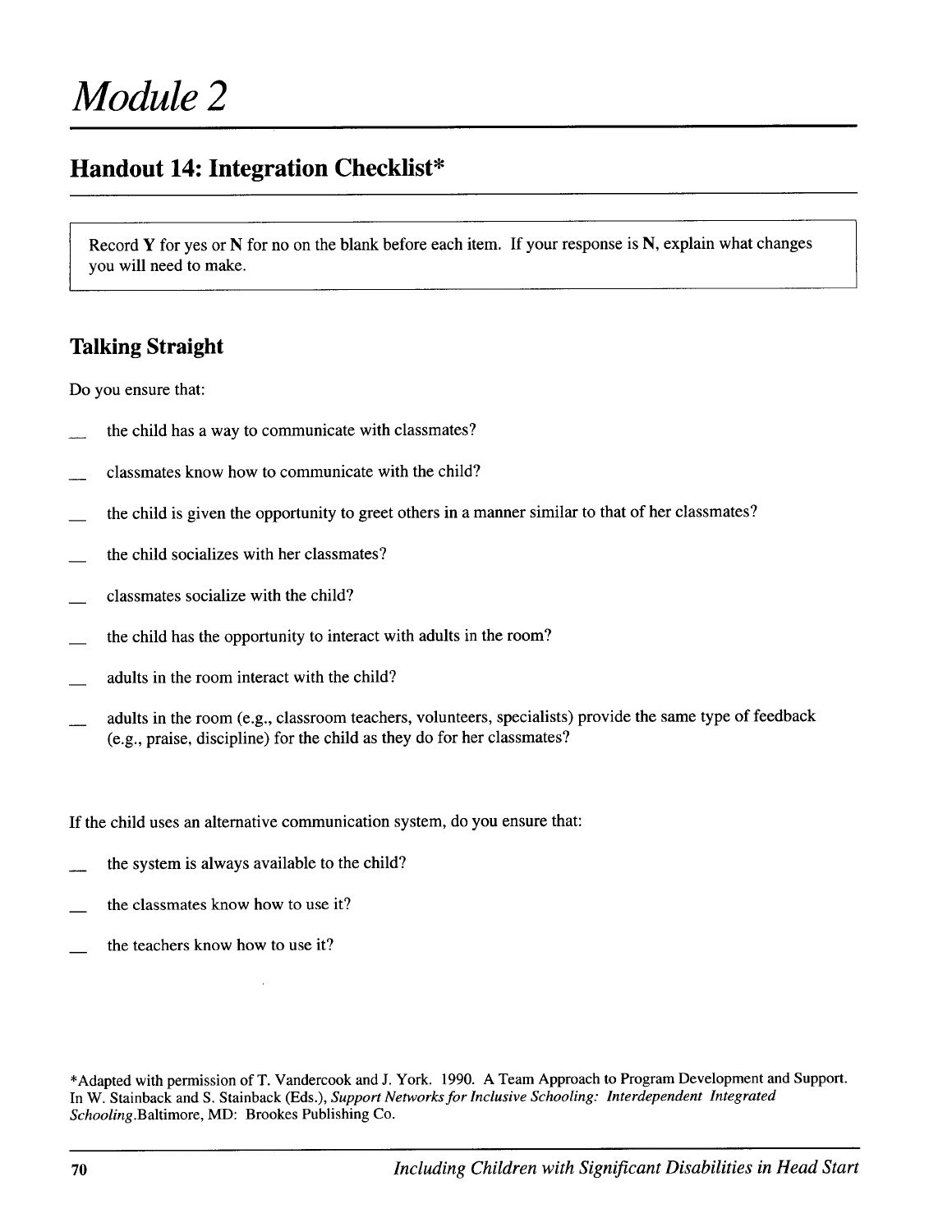# **Handout 14: Integration Checklist (page 2)**

### **Looking Good**

Do you ensure that:

- $\overline{\phantom{0}}$ the child has the same opportunity as all children to tend to his appearance (for example, checking appearance in a mirror)?
- $\overline{\phantom{a}}$ staff members tend to the child's dress and appearance throughout the day, as they do for all children?
- clothing that is needed for activities is age appropriate (for example, napkins instead of bibs, 'cool' paint shirts?)
- **\_\_**  the child has a way to carry personal supplies or belongings discreetly (if this is the wish of the child or the family)?
- $\overline{\phantom{a}}$ staff members help the child keep his equipment (such as wheelchair, leg braces) clean throughout the day?

#### **Go With the Flow**

Do you ensure that:

- the child enters the classroom at the same time as classmates?
- **\_\_**  the child is seated or positioned so that she can see and participate in all of the daily activities?
- **\_\_**  the child is seated or positioned so that classmates and teachers can easily interact with her?
- **\_\_**  the classmates are seated or grouped during activities so the child can easily interact with them?
- the child is involved in the same activities as her classmates?
- **\_\_**  the child engages in classroom activities at the same time as everyone else?
- **\_\_**  the child makes transitions in the classroom at the same time as everyone else?